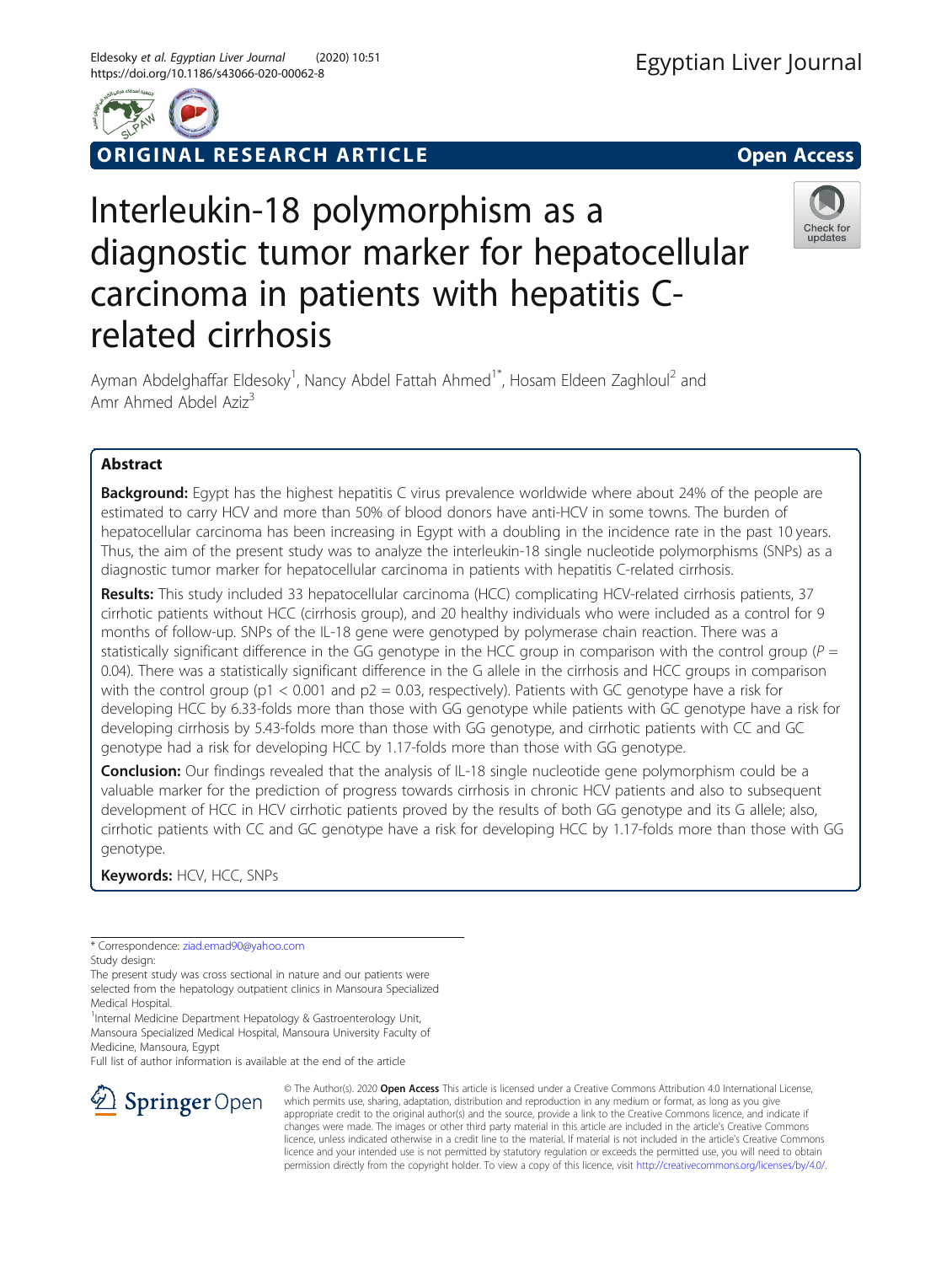#### Background

Egypt has the highest hepatitis C virus (HCV) prevalence worldwide where about 24% of the people are estimated to carry HCV [\[1](#page-5-0)]. Viral hepatitis was estimated to be the 7th leading cause of mortality globally. About half of this mortality is attributed to hepatitis C virus (HCV) [[2](#page-5-0)]. HCC is the most common primary liver cancer with over one million new cases worldwide annually. Globally, it is the third leading cause of cancer-related deaths [[3](#page-5-0)]. Alpha fetoprotein (AFP) is still the most widely used tumor biomarker currently available for detection and clinical follow-up of patients with HCC with a sensitivity of 41– 65% and a specificity of 80–94%. Internationally, AFP cutoff level of 200 ng/mL is indicative of HCC [\[4\]](#page-5-0). Acute and chronic viral hepatitis as well as patients with cirrhosis caused by hepatitis C may be associated with slightly high AFP levels. However, this widely used marker does not yield satisfactory results in the early diagnosis of HCC limiting the universality of its application due to its low positive rate, false-positive results, and finally false-negative results [\[5](#page-5-0)]. As for the diagnosis of HCC, the European Association for the Study of the Liver (EASL) panel of experts and the recently updated American Association for the Study of Liver Diseases (AASLD) guidelines have proposed that imaging technique computed tomography and/or magnetic resonance imaging (CT or MRI) showing the HCC radiological hallmark, contrast uptake in the arterial phase, and washout in the venous/late phases could diagnose tumors of 1–2 cm in diameter or above [[6\]](#page-5-0). IL-18 is an 18-kDa cytokine, originally known as interferon-γ (IFN-γ)-inducing factor. This cytokine is mainly produced by activated macrophages and Kupffer cells and can promote IFN-γ production [\[7](#page-5-0)]. Also, it participates in chronic hepatic inflammation, leading to carcinogenesis. It was reported that the serum level of IL-18 is a useful biological marker of tumor invasiveness and an independent prognostic factor for survival among patients with HCC [\[8](#page-5-0)]. Furthermore, the serum level of IL-18 is increased in patients with HCV-related stage IV HCC compared with patients with earlier-stage HCC [\[9\]](#page-5-0). IL-18 polymorphism has been proposed as a possible prognostic factor for reduced survival in patients with HCC [\[10\]](#page-5-0). IL-18 polymorphism has been clearly demonstrated that it contributes to tumor progression and metastasis. Although genetic predisposition is one of the factors critical for HCC progression, few studies have focused on IL-18 single nucleotide polymorphisms (SNPs) in patients with HCC. Moreover, research on the combined effect of IL-18 SNPs and HCV infection on the risk and clinicopathologic development of HCC remains scanty [\[11\]](#page-5-0).

#### **Objectives**

Thus, the aim of the present study was to analyze the interleukin-18 polymorphism as a diagnostic tumor marker for hepatocellular carcinoma in patients with hepatitis C-related cirrhosis.

#### Methods

# Study design

The present study was a cross-sectional study.

#### **Settings**

The study was conducted at Mansoura Specialized Medical Hospital outpatient clinics without recruitment for 9 months of follow-up.

#### **Participants**

This study included 33 HCC complicating HCV-related cirrhosis patients (HCC group), 37 cirrhotic patients without HCC (cirrhosis group), and 20 healthy individuals who were included as a control (control group), and all of them were from Mansoura Specialized Medical Hospital outpatient clinics for 9 months. SNPs of the IL-18 gene were genotyped by polymerase chain reaction (PCR) restriction fragment-length polymorphism assays.

#### Variables

The inclusion criteria were as follows:

- HCC complicating HCV-related cirrhosis patients and cirrhotic patients without HCC
- Both groups are naive
- Both gender (62.82 years mean age for the HCC group and 57.78 mean age for the cirrhosis group)
- All stages of Child-Pugh

The exclusion criteria were as follows:

- Patients with a history of cancers other than the liver
- Previous liver transplantation
- Patients co-infected with HIV or HBV
- Other organ failures (heart failure and renal failure)

#### Data sources/measurement

After taking a consent of the patients with ensuring the confidentiality of patients and control data, permission was taken from the head of the concerned department. All patients were subjected to history taking (name, age, sex of the patient, and smoking), previous exposure to HCV infection, history of liver disease, cirrhosis, history of medications and/toxin exposure, history of chronic diseases (DM, HTN, and other diseases), and family history of HCC. Physical examination includes a general examination for signs of liver cirrhosis (vital signs jaundice, general appearance, and spider nevi); local abdominal examination for the liver, spleen, and presence or absence of ascites; investigations—laboratory tests for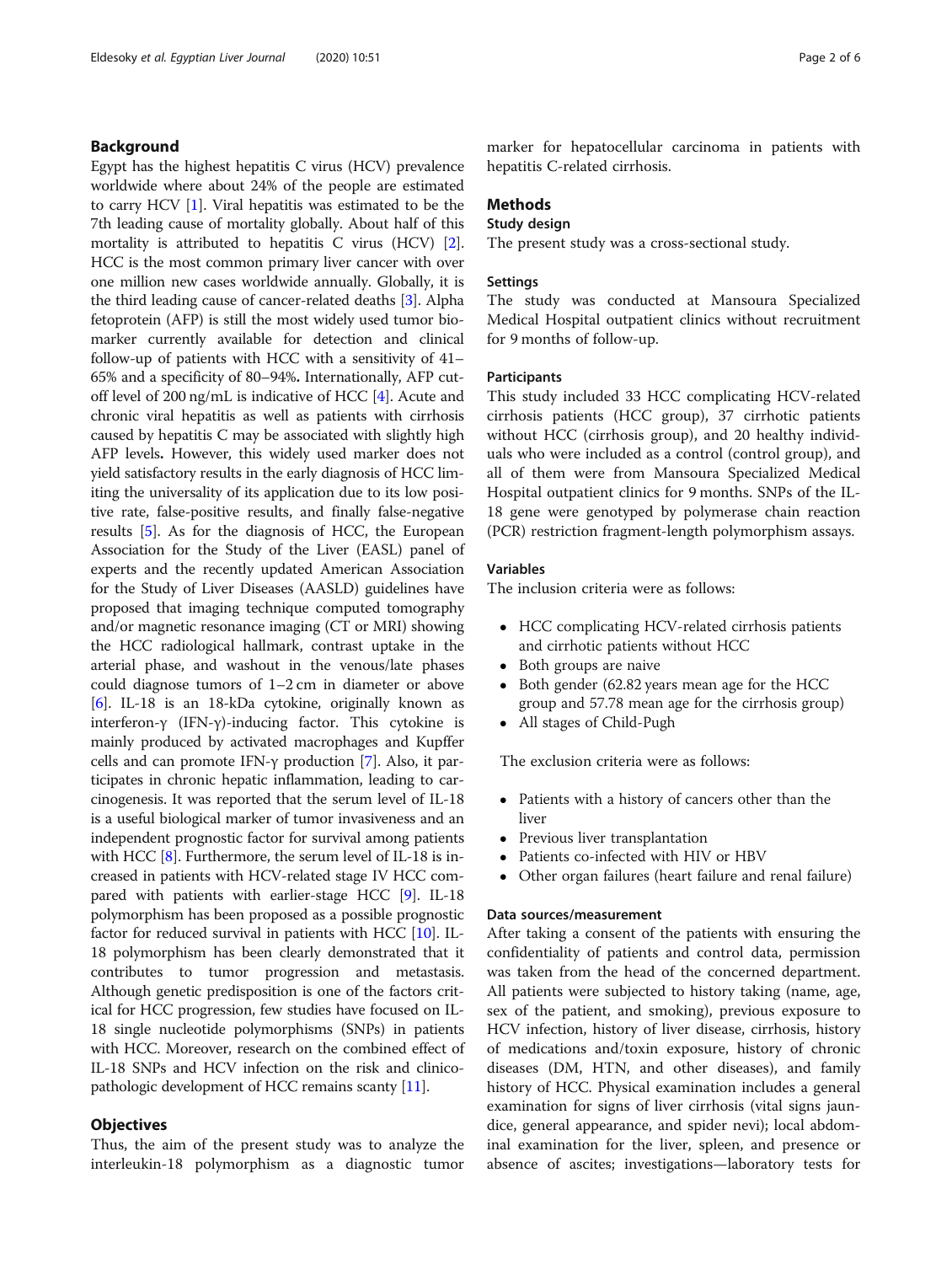| Variable    | <b>Hazard ratio</b> | 95% CI        | P value |
|-------------|---------------------|---------------|---------|
| Smoking     | 1.44                | $1.02 - 2.11$ | 0.049   |
| <b>DM</b>   | 111                 | $0.96 - 1.29$ | 0.15    |
| Male gender | 3.96                | $2.65 - 5.93$ | < 0.001 |
| Obesity     | 1.03                | $0.66 - 1.63$ | 0.88    |

This table shows the increase in the relative risk of both smoking and male gender in HCC patients ( $P = 0.049$  and  $P < 0.001$ , respectively)  $P$  value  $< 0.05$  is significant

CI confidence interval

Table 3 Comparison of the AFP levels among the studied groups

|                                                | Mean $\pm$ SD       | Test of sig.  |                                |
|------------------------------------------------|---------------------|---------------|--------------------------------|
| Control group ( $N = 20$ )                     | $2.87 \pm 1.25$     | $KW = 36.485$ |                                |
| Cirrhosis group ( $N = 37$ ) 10.12 $\pm$ 15.16 |                     | $P < 0.001*$  | $P = 0.345$                    |
| HCC group ( $N = 33$ )                         | $345.67 \pm 504.25$ |               | $p1 < 0.001*$<br>$p2 < 0.001*$ |

This table shows that AFP is highly significant in the HCC group than the cirrhosis and control groups (P < 0.001) KW Kruskal-Wallis test,  $P$  intergroup probability,  $p1$  probability in relation to

the control group, p2 probability in relation to the cirrhosis group

# Statistical methods

The collected data were coded and fed into the SPSS system (Statistical Package for Social Sciences) ver. 22.

# Results

#### **Participants**

This study included 33 HCC complicating HCV-related cirrhosis patients (HCC group), 37 cirrhotic patients without HCC (cirrhosis group), and 20 healthy individuals who were included as a control (control group).

#### Descriptive data, outcome data, and main results

Descriptive data, outcome data, and main results are shown in Tables 1, 2, 3, 4, [5,](#page-3-0) [6](#page-3-0) and [7.](#page-4-0)

#### Other analyses

N/A

# Discussion

### Key results

Our study included 33 HCC complicating HCV-related cirrhosis patients (HCC group), 37 cirrhotic patients without HCC (cirrhosis group), and 20 healthy individuals who were included as a control (control group). The HCC patients were 26 (78.8%) males and 7 (21.2%) females, and the cirrhotic patients were 14 males (37.8%)

| Table 4 ROC curve of AFP in the total studied patient |  |
|-------------------------------------------------------|--|
|-------------------------------------------------------|--|

|                 | Cirrhotic            | <b>HCC</b>           |
|-----------------|----------------------|----------------------|
| AUC (95% CI)    | $0.696(0.56 - 0.83)$ | $0.926(0.85 - 0.99)$ |
| Cutoff point    | $\geq 3.45$          | $\geq 4.50$          |
| Sensitivity (%) | 62.2                 | 84.8                 |
| Specificity (%) | 75.0                 | 85.0                 |
| PPV (%)         | 82.1                 | 90.3                 |
| <b>NPV (%)</b>  | 51.7                 | 77.3                 |
| Accuracy (%)    | 66.7                 | 84.9                 |

This table shows that the sensitivity and specificity of AFP in HCC patients (84.8% and 85%, respectively) and in the cirrhotic group (62.2% and 75% respectively). The PPV and NPV in the HCC group are 90.3% and 77.3%, respectively, and 82.1% and 51.7%, respectively, in the cirrhotic group AUC area under the curve, PPV positive predictive value, NPV negative predictive value, P probability

PCR+ve in all patients and biochemical tests for liver function tests [S. albumin, S. bilirubin, prothrombin time, INR ratio, ALT, AST], serum level of alpha fetoprotein, complete blood count, S. creatinine, and IL-18 polymorphism genotyped by polymerase chain reaction (PCR) restriction fragment-length polymorphism assays with its variants and alleles A, C, and G; and radiology, specially assessing liver (cirrhosis or HCC on top of cirrhosis): abdominal US, triphasic CT abdomen, and liver biopsy.

virology markers HBsAg, HCV Ab (ELISA), and HCV

# Bias

N/A

#### Study size

The study size is determined by the statistician.

#### Quantitative variables

N/A

Table 2 Comparison of laboratory findings in cirrhosis and HCC groups

| <b>Variables</b>                 | Cirrhosis group<br>$(N = 37)$ | <b>HCC</b> group<br>$(N = 33)$ | Test of<br>significance |
|----------------------------------|-------------------------------|--------------------------------|-------------------------|
| PCR ( $\times$ 10 <sup>5</sup> ) | $11.08 \pm 12.48$             | $4.76 \pm 2.89$                | $P = 0.178$             |
| SGPT                             | $39.73 + 29.29$               | $110.85 + 69.11$               | $P = 0.001*$            |
| SGOT                             | $43.57 \pm 24.76$             | $133.61 + 140.42$              | $P < 0.001*$            |
| Albumin                          | $4.11 + 0.61$                 | $2.85 + 0.72$                  | $P < 0.001*$            |
| Total bilirubin                  | $1.06 + 0.67$                 | $9.68 \pm 10.81$               | $P < 0.001*$            |
| Direct bilirubin                 | $0.36 + 0.33$                 | $6.67 + 7.86$                  | $P < 0.001*$            |
| <b>INR</b>                       | $1.19 \pm 0.32$               | $1.46 \pm 0.37$                | $P < 0.001*$            |
| Creatinine                       | $0.79 + 0.25$                 | $1.61 \pm 1.49$                | $P < 0.001*$            |
| <b>Platelets</b>                 | $145.08 + 59.88$              | $122.64 + 66.63$               | $P = 0.062$             |
| Hgb                              | $12.91 + 1.94$                | $11.41 \pm 1.88$               | $P = 0.002*$            |
| <b>WBCs</b>                      | $5.51 + 1.31$                 | $9.67 + 9.56$                  | $P = 0.034*$            |

This table shows significantly higher SGPT, SGOT, total bilirubin, direct bilirubin, INR, creatinine ( $P < 0.001$  for all), and WBCs ( $P < 0.034$ ) in the HCC group and significantly lower albumin and Hgb in the HCC group ( $P < 0.001$ ) and  $P = 0.002$ , respectively)

\*Statistically significant if  $P < 0.05$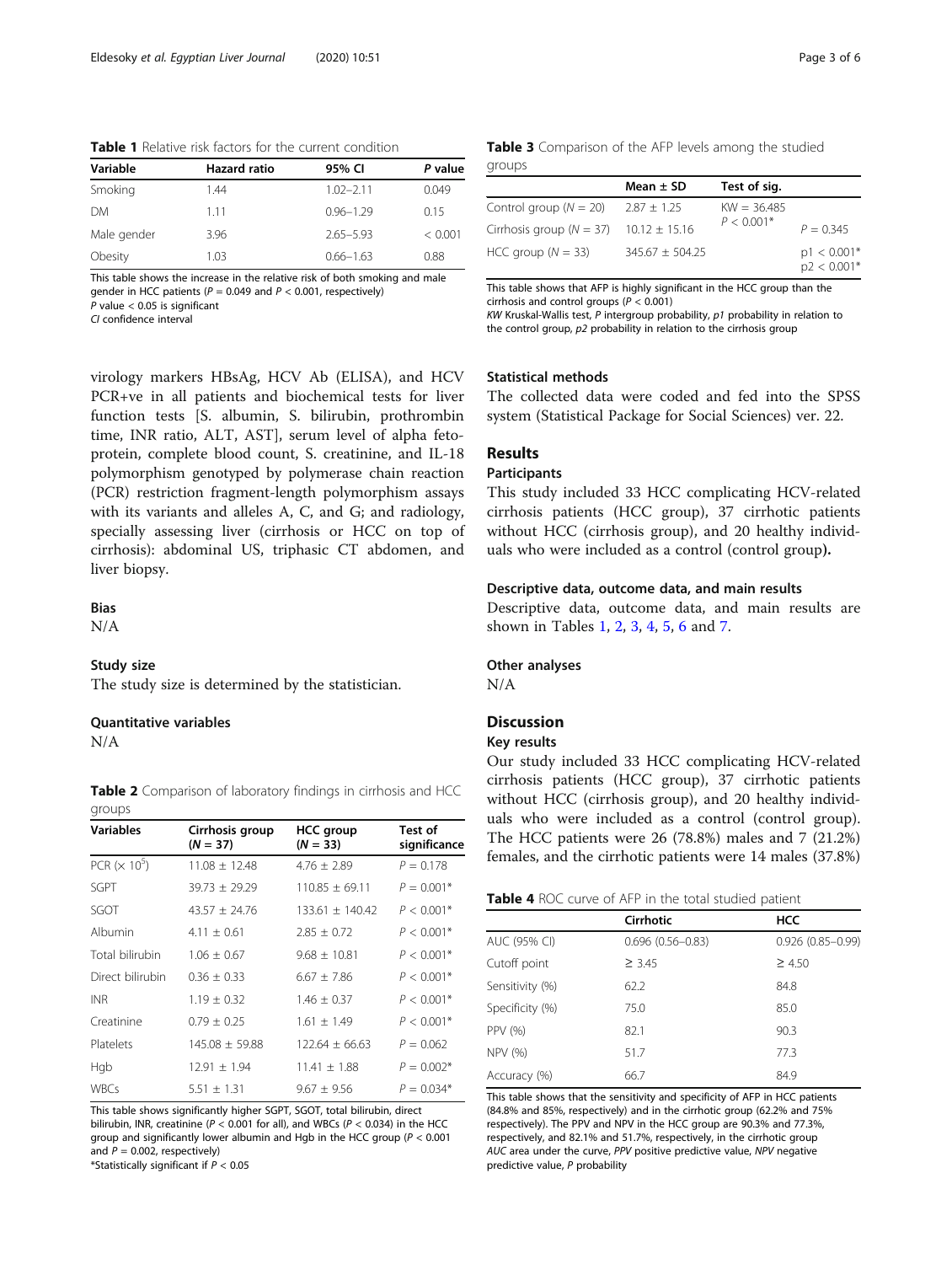|    | Group                      |                              |                      | P value     | Within-                                    |
|----|----------------------------|------------------------------|----------------------|-------------|--------------------------------------------|
|    | Control group ( $N = 20$ ) | Cirrhosis group ( $N = 37$ ) | HCC group $(N = 33)$ |             | group<br>significance                      |
| AA | 4 (20%)                    | 11 (29.7%)                   | 9(27.3%)             | $P = 0.727$ | $p1 = 0.46$<br>$p2 = 0.56$<br>$p3 = 0.82$  |
| AC | 12 (60%)                   | 19 (51.4%)                   | 18 (54.5%)           | $P = 0.822$ | $p1 = 0.53$<br>$p2 = 0.69$<br>$p3 = 0.79$  |
| CC | 4 (20%)                    | 7 (18.9%)                    | 6(18.2%)             | $P = 0.972$ | $p1 = 0.92$<br>$p2 = 0.92$<br>$p3 = 1.0$   |
| CC | 0(0.0)                     | 1(2.7)                       | 1(3.0)               | $P = 0.98$  | $p1 = 1.0$<br>$p2 = 1.0$<br>$p3 = 1.0$     |
| GC | 1(5%)                      | 8 (21.6%)                    | 8 (24.2%)            | $P = 0.191$ | $p1 = 0.10$<br>$p2 = 0.07$<br>$p3 = 0.79$  |
| GG | 19 (95%)                   | 28 (75.7%)                   | 24 (72.7%)           | $P = 0.03*$ | $p1 = 0.07$<br>$p2 = 0.04*$<br>$p3 = 0.78$ |

<span id="page-3-0"></span>Table 5 Comparison of different IL-18 genotypes in the studied groups

This table shows that there is only a statistically significant difference in the GG genotype in the HCC group in comparison with the control group ( $P = 0.04$ )  $p1$  comparison of the control and cirrhosis groups,  $p2$  comparison of control and HCC,  $p3$  comparison of cirrhosis and HCC

and 23 females (62.2%) while the control group included 15 (75%) males and 5 (25%) females.

The current study is conducted aiming to analyze IL-18 single nucleotide gene polymorphism and its value in predicting HCC among HCV-related cirrhotic patients by studying 33 HCC patients with HCV-related cirrhosis, 37 cirrhotic patients without HCC, and 20 healthy individuals properly selected as a control.

Of interest, the presence of GG genotype is more in healthy control than in HCC patients  $(P = 0.04)$ (Table 5). A finding that could consider the presence of genotype GG of IL-18 as a good predictive marker against HCC development evidenced by lack of difference between the other genotypes (AA, AC, CC, and GC) in the studied groups and each other or the control.

Of interest, Estfanous et al. [\[12](#page-5-0)] reported that IL-18 polymorphism GG genotype and G allele were significantly associated with a lower risk of chronic HCV infection.

Furthermore, we find that G allele can be a protective factor against cirrhosis HCC development. This is not matching with Bouzgarrou et al. [\[13](#page-5-0)] who reported that IL-18 polymorphism C allele was associated with a higher risk of cirrhosis and HCC.

There were scanty studies of IL-18 single nucleotide gene polymorphism in HCV patients with or without cirrhosis. Previous studies of HCC in HBV patients confirmed abstinence of significant association of different genotypes of IL-18 in the studied patients.

Dai et al. [\[14](#page-5-0)] reported that GG genotype carriers may increase the risk of HCC in healthy populations and the risk of LC in chronic hepatitis B carriers while Zhang and colleagues [\[15](#page-5-0)] reported that the AA genotype and A allele frequencies of IL-18 SNP were positively correlated with HBV-related HCC.

Table 6 Comparison of different IL-18 genotypes alleles in the groups

| $IL-18$<br>genotype<br>allele | Group                    |                              |                        |                             |  |
|-------------------------------|--------------------------|------------------------------|------------------------|-----------------------------|--|
|                               | Control group $(N = 40)$ | Cirrhosis group ( $N = 74$ ) | HCC group ( $N = 66$ ) | group<br>significance       |  |
| A                             | 20 (50.0%)               | 41 (55.4)                    | 36 (54.6)              | $p1 = 0.58$                 |  |
|                               | 20 (50.0%)               | 33 (44.6)                    | 30(45.4)               | $p2 = 0.65$<br>$p3 = 0.92$  |  |
| G                             | 39 (97.5)                | 64 (54.6)                    | 56 (84.8)              | $p1 < 0.001*$               |  |
|                               | (2.5)                    | 10(45.4)                     | 10(15.2)               | $p2 = 0.03*$<br>$p3 = 0.78$ |  |

This table shows that there is a statistically significant difference in the G allele in the cirrhosis and HCC groups in comparison with the control group (p1 < 0.001 and  $p2 = 0.03$ , respectively), and others were less significant

 $p1$  comparison of the control and cirrhosis groups,  $p2$  comparison of control and HCC,  $p3$  comparison of cirrhosis and HCC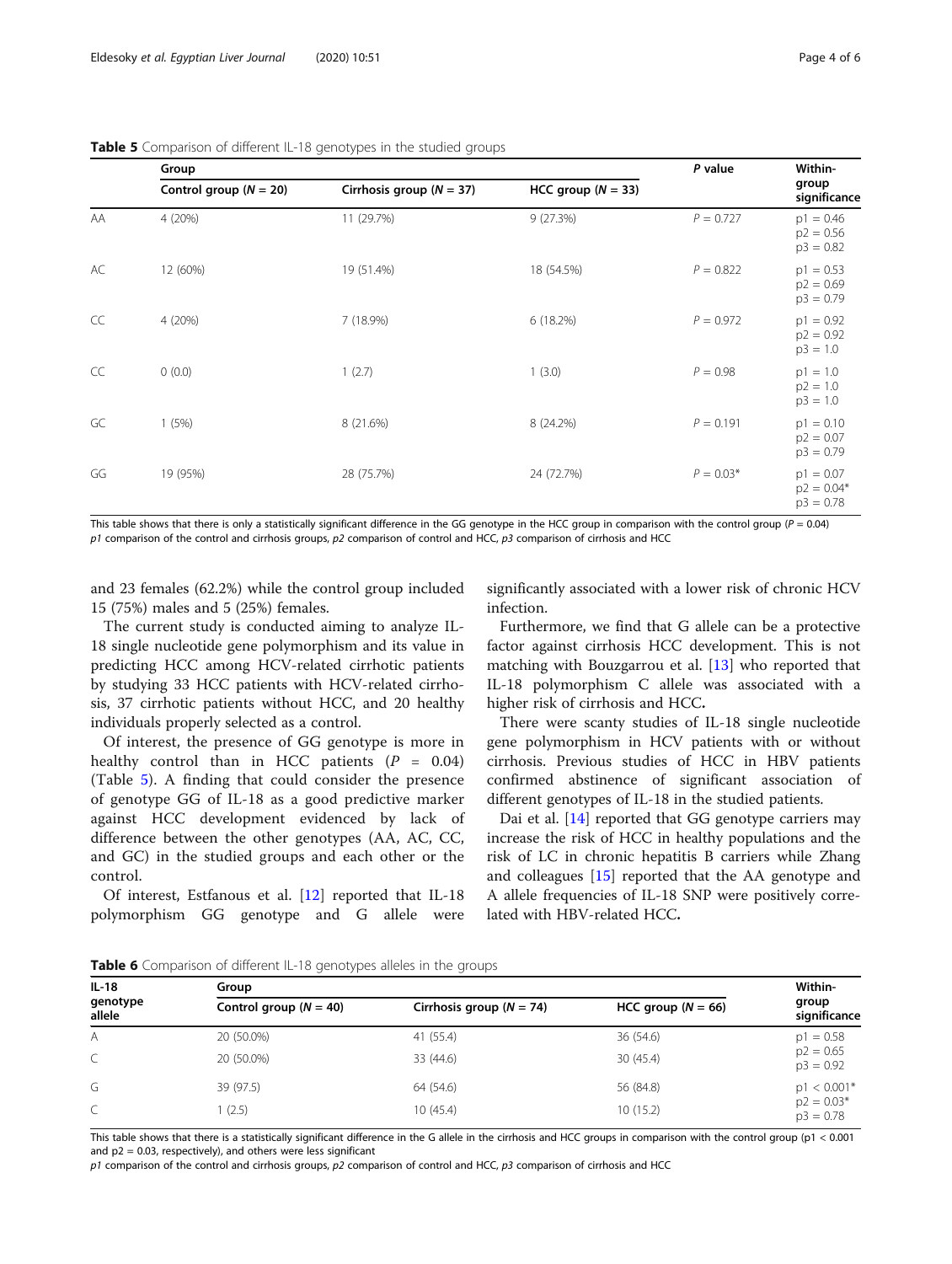<span id="page-4-0"></span>Table 7 Binary logistic regression for prediction of HCC in the studied groups

| IL-18 genotype | в                    | Ρ       | OR (95% CI)                |
|----------------|----------------------|---------|----------------------------|
| CC             | B1 20.97             | p1 1.0  | <b>OR1</b> undefined       |
|                | B <sub>2</sub> 20.82 | p2 1.0  | <b>OR2</b> undefined       |
|                | B3 0.15              | p3 0.92 | OR3 $1.17(0.07-19.7)$      |
| GC             | B1 1.85              | p1 0.09 | OR1 $6.33$ $(0.73 - 55.2)$ |
|                | B <sub>2</sub> 1.69  | p2 0.13 | OR2 5.43 (0.63-47.02)      |
|                | B3 0.15              | p3 0.79 | OR3 1.17 (0.38-3.58)       |
| GG (R)         |                      |         |                            |

This table shows that control patients with GC genotype have a risk for developing HCC and cirrhosis by 6.33- and 5.43-folds, respectively, more than those with GG genotype while cirrhotic patients with CC and GC genotype have a risk for developing HCC by 1.17-folds more than those with GG genotype

Bl constant of regression equation of HCC versus control group, B2 constant of regression equation of cirrhosis versus the control group, B3 constant of regression equation of cirrhosis versus the HCC group, pl comparison of the control and HCC groups, p2 comparison of control and cirrhosis, p3 comparison of cirrhosis and HCC, OR odds ratio, CI confidence interval, R reference group

A previous study conducted by Bao and colleagues [[16\]](#page-5-0) proved that GC genotype and C allele significantly associated with decreased HCC risk.

In contrast to our results, Bakr et al. [[17\]](#page-5-0) proved that IL-18 polymorphism AA and GG genotypes were significantly related to a higher risk of developing HCC, and GC genotype and C allele were significantly associated with a lower risk of developing HCV-related cirrhotic patient.

Lau and colleagues [\[11](#page-5-0)] reported that the IL-18 polymorphism with GC+CC genotypes and G allele could be factors that increase the risk of HCC compared with those carrying the wild-type GG.

The explanation for the disparity of results between us and other studies may be attributed to the variation in genetic background between different ethnicities, different environmental factors, exposure to different carcinogens in different populations, and to a somewhat smaller sample size of our study population.

Finally, analysis of IL-18 single nucleotide gene polymorphism could be a valuable marker for prediction of progress towards cirrhosis in chronic HCV patients and also to subsequent development of HCC in HCV cirrhotic patients proved by the results of both GG genotype and its G allele in our studied patients.

#### Limitations

Elastography was not done as it is very expensive for our patients. Also, the relatively small number of patients was due to the difficulty in acceptance by patients to be included in a research study in addition to the high expense of the kits.

#### Interpretation

Our results should be interpreted with caution because of several limitations. Firstly, though we recruited 90 samples in this study, the sample size of each group was relatively small which may restrict its detailed subgroup analysis by the clinical index. Secondly, considering we just controlled four factors (D.M., gender, smoking, and obesity), other factors including environmental background, treatment protocols, and living habits may cause some bias. Thirdly, all participants were all from Mansoura Specialized Medical Hospital outpatient clinics, Egypt, which may not stand for all the Egyptian population.

#### Generalizability

The fundamental experiments should be further conducted to validate our results and explore the possible mechanism.

#### Conclusion

Analysis of IL-18 single nucleotide gene polymorphism could be a valuable marker for prediction of progress towards cirrhosis in chronic HCV patients and also to subsequent development of HCC in HCV cirrhotic patients proved by the results of both GG genotype and its G allele; also, cirrhotic patients with CC and GC genotype have a risk for developing HCC by 1.17-folds more than those with GG genotype.

#### Abbreviations

HCV: Hepatitis C virus; HCC: Hepatocellular carcinoma; SNPs: Single nucleotide polymorphisms; AFP: Alpha fetoprotein; CT: Computed tomography; MRI: Magnetic resonance imaging; IFN-γ: Interferon-gamma; HBsAg: Hepatitis B surface antigen; Ab: Antibody; ELISA: Enzyme-linked immunosorbent assay; PCR: Polymerase chain reaction; ALT: Alanine aminotransferase; AST: Aspartate transaminase; SPSS: Statistical Package for the Social Sciences; AUC: Area under the curve

#### Acknowledgements

Thanks to every person shared in this work and the soul of Dr. Ayman A. Eldesoky.

#### Authors' contributions

The authors have read and approved the manuscript. AAGD: idea of the study and data collection. NAFA: manuscript review, design, editing, publishing, and final revision (CA). HEDZ: laboratory studies. AAAA: literature search, clinical follow-up, and statistics.

#### Funding

Not applicable.

#### Availability of data and materials

The datasets used and/or analyzed during the current study are available from the corresponding author on reasonable request.

#### Ethics approval and consent to participate

The study protocol was investigated and approved by the Medical Ethics Research Team, Faculty of Medicine, Mansoura University (code number MS/ 16.12.39).

Every case, after guaranteeing privacy, has given informed written consent.